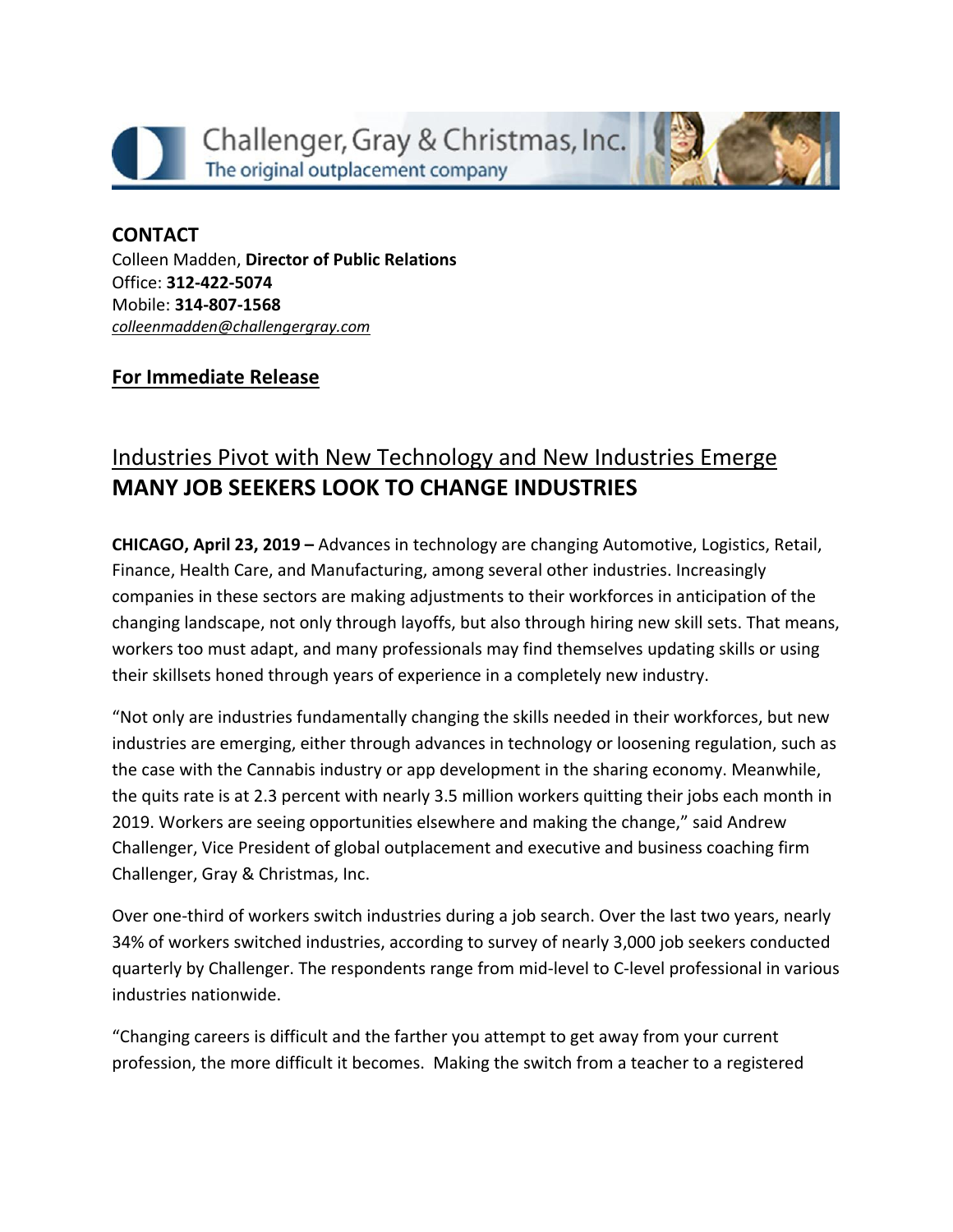nurse or accountant, for example, would require a return to school and starting at the bottom rung of that profession's career ladder," said Challenger.

This type of dramatic career change tends to be more easily attainable for someone in the first five years of his or her career. For someone with 10-20 years, such a change becomes much more challenging.

For the mid- to late-career professionals, the key is to take the fundamental skills and experience you have gained and transfer them to another industry or another area within your chosen career.

"In the case of a teacher, for example, a master's in education opens up a lot of opportunities beyond the traditional classroom setting. Regardless of the teacher's subject area, through her education, training and experience, she has the fundamental tools necessary to teach. Those skills can be used to develop and/or deliver training material and programs to other teachers or to employees in a corporation, for example. They can be used in for-profit education firms that provide tutoring and other tailored education programs to young people who are either trying to catch up or get ahead. In addition to the core teaching fundamentals, many educators have strong writing, research, and oral communication skills. These soft skills are universally desired across industries," said Challenger.

According to the Job Openings and Labor Turnover Survey (JOLTS), there were 62,000 quits in Educational Services in February, up from 39,000 in January.

For many professionals, it is difficult to determine where to begin the divergence from their current career path. A good place to start is by making a list of all of responsibilities and accomplishments.

"Ask yourself, what fundamental skills did it require to meet those responsibilities and achieve those accomplishments? Then write down some ideas on where you see yourself going. Figure out how your fundamental skills could apply to these new areas," said Challenger.

For some job seekers, a 180-degree career switch may seem attractive. Being released from a position may seem to afford the opportunity to "do what I've always wanted." However, jumping at jobs which are unrelated to what the individual has done cannot only be unreasonable but can ensure a long and disappointing job search. Such a job seeker is competing against others who are already experienced in that area.

"From the employer's standpoint, there may be little contest between the job seeker who has the desired experience and the one who only has aspirations. The company seeking a sales manager is not likely to hire someone with the background of manufacturing manager to fill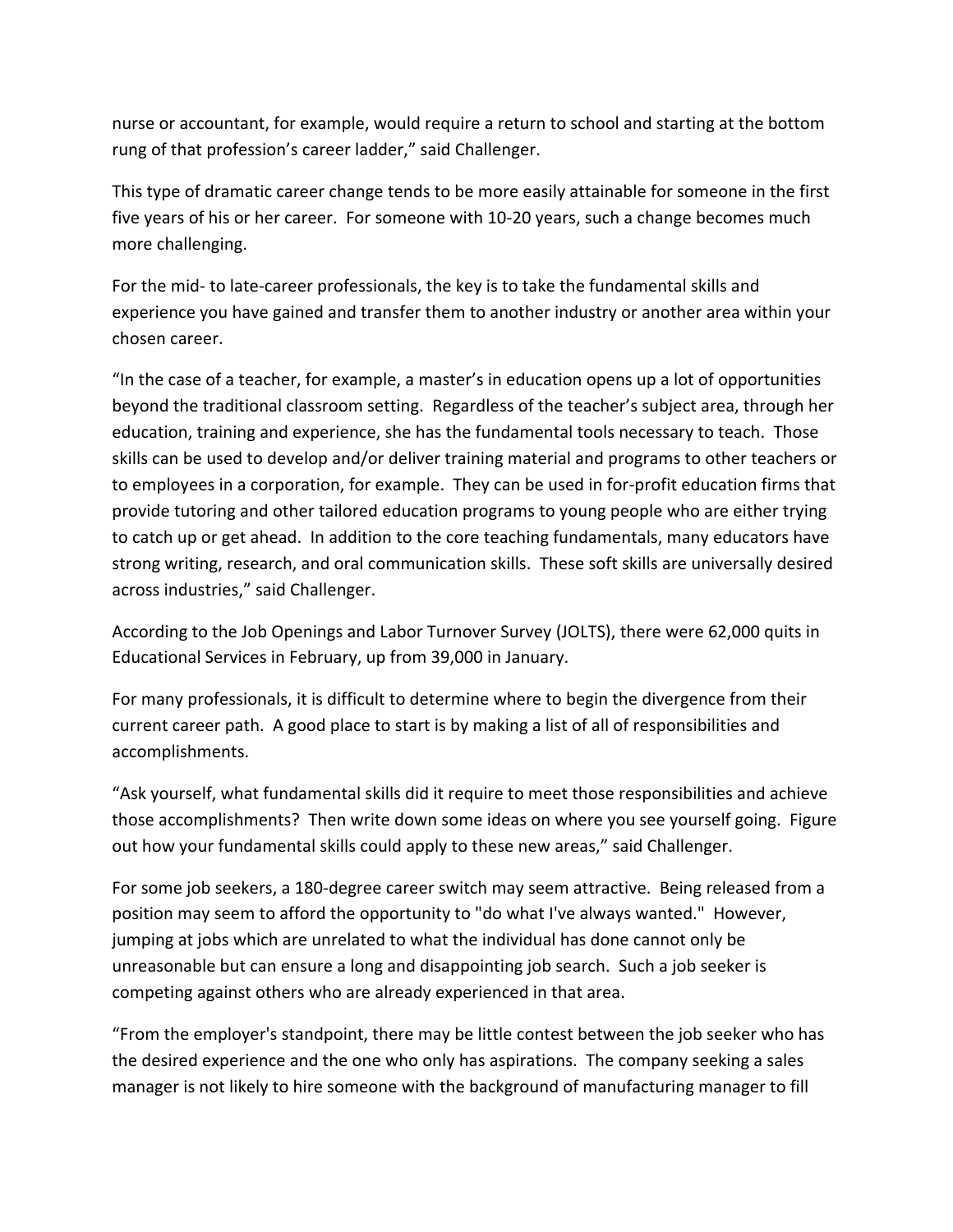that position. Since any business is run with an eye toward obtaining people with the right skills, the job seeker's only real currency in the marketplace is based on his or her experience," said Challenger.

"Switching industries may also come with a cut in pay, as the professional often needs to start toward the bottom of the ladder. That is why careful consideration of all options is required, and professionals must be able to articulate their skills that are compatible with a new industry," said Challenger.

"Changing your career path or changing industries often takes a certain amount of creativity. You have to think about your skill sets from a new perspective and then consider all the different ways those skills can be applied to new and perhaps non-traditional areas. However, you cannot be so creative that prospective employers cannot imagine it. Remember, in the end, you have to be able to explain to employers why your skills and experience make you a good fit for their organization. If the connection does not make sense to them, then the job search will not be successful," he added.